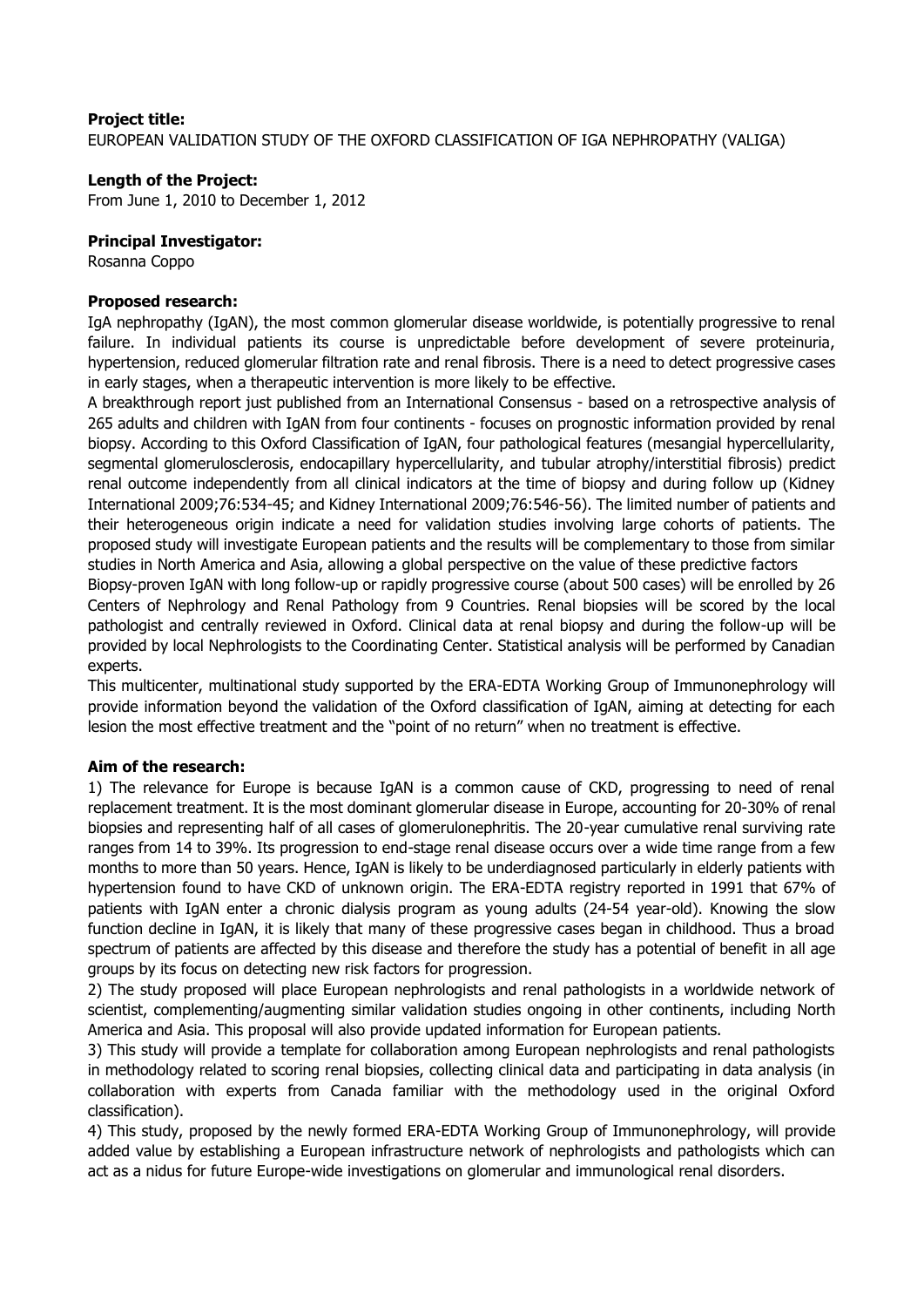# **List of the papers published in peer review journals:**

1) Coppo R, Troyanov S, Bellur S, Cattran D, Cook HT, Feehally J, Roberts IS, Morando L, Camilla R, Tesar V, Lunberg S, Gesualdo L, Emma F, Rollino C, Amore A, Praga M, Feriozzi S, Segoloni G, Pani A, Cancarini G, Durlik M, Moggia E, Mazzucco G, Giannakakis C, Honsova E, Sundelin BB, Di Palma AM, Ferrario F, Gutierrez E, Asunis AM, Barratt J, Tardanico R, Perkowska-Ptasinska A; VALIGA study of the ERA-EDTA Immunonephrology Working Group. Validation of the Oxford classification of IgA nephropathy in cohorts with different presentations and treatments. Kidney Int. 2014 Oct; 86(4):828-36. D.O.I.: 10.1038/ki.2014.63. Epub 2014 Apr 2. PubMed PMID: 24694989; PubMed Central PMCID: PMC4184028.

2) Tesar V, Troyanov S, Bellur S, Verhave JC, Cook HT, Feehally J, Roberts IS, Cattran D, Coppo R; VALIGA study of the ERA-EDTA Immunonephrology Working Group. Corticosteroids in IgA Nephropathy: A Retrospective Analysis from the VALIGA Study. J Am Soc Nephrol. 2015 Sep; 26(9):2248-58. doi: 10.1681/ASN.2014070697. Epub 2015 Feb 12. PubMed PMID: 25677392; PubMed Central PMCID: PMC4552116.

3) Feehally J, Coppo R, Troyanov S, Bellur SS, Cattran D, Cook T, Roberts IS, Verhave JC, Camilla R, Vergano L, Egido J, Wiecek A, Karkoszka H, Tesar V, Maixnerova D, Ots-Rosenberg M, Quaglia M, Rollino C, Magistroni R, Cusinato S, Cravero R, Peruzzi L, Lundberg S, Gesualdo L, Cancarini G, Feriozzi S, Ferrario F; VALIGA study of ERA-EDTA Immunonephrology Working Group. Tonsillectomy in a European Cohort of 1,147 Patients with IgA Nephropathy. Nephron. 2016;132(1):15-24. doi: 10.1159/000441852. Epub 2015 Nov 20. PubMed PMID: 26586175.

4) Barbour SJ, Espino-Hernandez G, Reich HN, Coppo R, Roberts IS, Feehally J, Herzenberg AM, Cattran DC; Oxford Derivation, North American Validation and VALIGA Consortia; Oxford Derivation North American Validation and VALIGA Consortia. The MEST score provides earlier risk prediction in lgA nephropathy. Kidney Int. 2016 Jan;89(1):167-75. doi: 10.1038/ki.2015.322. PubMed PMID: 26759049.

5) Coppo R, Lofaro DD, Camilla RR, Bellur S, Cattran D, Cook HT, Roberts IS, Peruzzi L, Amore A, Emma F, Fuiano L, Berg U, Topaloglu R, Bilginer Y, Gesualdo L, Polci R, Mizerska-Wasiak M, Caliskan Y, Lundberg S, Cancarini G, Geddes C, Wetzels J, Wiecek A, Durlik M, Cusinato S, Rollino C, Maggio M, Praga M, K Smerud H, Tesar V, Maixnerova D, Barratt J, Papalia T, Bonofiglio R, Mazzucco G, Giannakakis C, Soderberg M, Orhan D, Di Palma AM, Maldyk J, Ozluk Y, Sudelin B, Tardanico R, Kipgen D, Steenbergen E, Karkoszka H, Perkowska-Ptasinska A, Ferrario F, Gutierrez E, Honsova E. Risk factors for progression in children and young adults with IgA nephropathy: an analysis of 261 cases from the VALIGA European cohort. Pediatr Nephrol. 2016 Aug 25. [Epub ahead of print] PubMed PMID: 27557557.

# **List of the presentations done at major congresses/meetings:**

Abstracts

1) 2012

Congress of the American Society of Nephrology, Renal Week 2012, San Diego, CA, USA, 30/12/2012- 4/11/2012

#### Oral communication:

"VALIGA: Preliminary Clinical Results from the European Collaborative Database of 1178 IgA Patients Designed to Validate the Oxford Classification". Coppo R, Troyanov D, Cattran DC, Feehally J, Cook TH, Roberts I, Morando L, Bellur S, Camilla R, Immunonephrology Working Group, ERA-EDTA. 2) 2013

A) IgA nephropathy Symposium, Nanjing meeting satellite to WCN, June 2013 and B) IPNA Congress Shanghai , August –September 2013, both oral presentations by Rosanna Coppo

"Risk factors for progrogression in children with IgA nephropathy: data from a European cohort. Roberta Camilla, Rosanna Coppo, Shubha Bellur, Daniel Cattran, Terence Cook, John Feehally, Stéphan Troyanov, Francesco Emma, Costantinos Giannakakis, Alessandro Amore, Gianna Mazzucco, Ulla Berg, Magnus Soderberg and Malgorzata Mizerska-Wasiak on behalf of VALIGA study group

3) 2013

50th ERA-EDTA Congress, Istanbul, Turkey, 18-21/05/2013

Oral communication:

"Risk factors for progression in children with IgA nephropathy: data from a European cohort". Camilla R, Coppo R, Bellur S, Cattran D, Cook T, Feehally J, Troyanov S, Emma F, Giannakakis C, Amore A, Mazzucco G, Berg U, Soderberg M, Mizerska-Wasiak M. on behalf of VALIGA study group